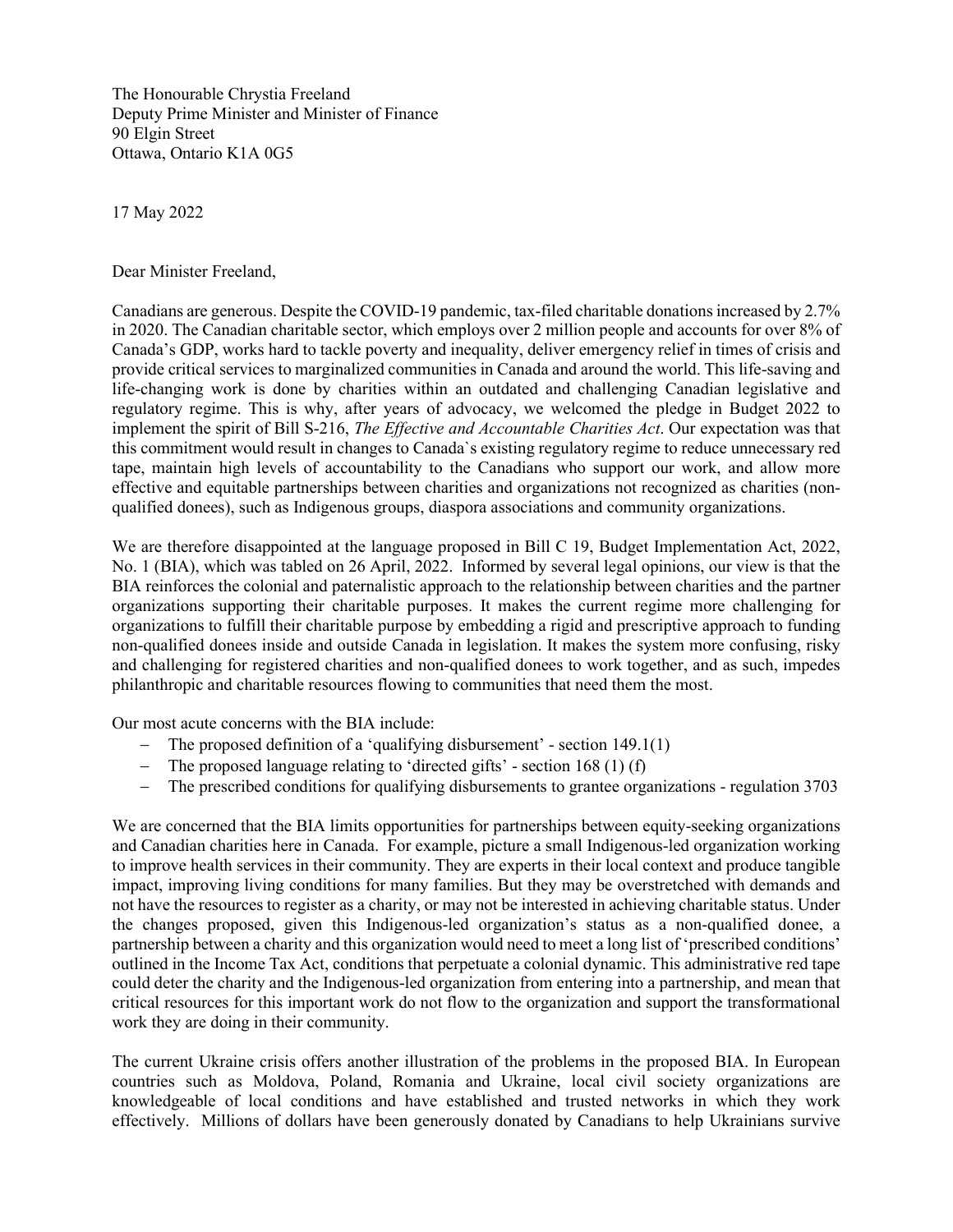trauma, access safe water and dignified shelter, and escape human trafficking. However, to meet the BIA 'prescribed conditions' for qualifying disbursements, Canadian charities will have to exert operational control on life-saving operations that require a nimble and knowledgeable response and flexible arrangements. Canadian organizations know that good partnerships require mutual trust and that their charitable status can be revoked if they engage in corrupt partnerships. They are also highly motivated in times of crisis to get resources into the hands of those who best understand the local context so that charitable dollars can have the greatest impact. The language in the BIA would greatly impede Canadian charities' capacity to do this.

## **Proposed amendments to the BIA**

Since the tabling of the BIA and raising our concerns, the Canadian charitable sector has welcomed the government's openness to dialogue. We have been clear that it is essential that the BIA be amended before being passed into law. These amendments will move us forward as a country, rather than backward, and put us more in line with global best practice in charity regulation. Our proposals will prevent the perpetuation of a colonial dynamic between charities and equity-seeking partners in Canada and around the world, and create the conditions for more, rather than less, partnerships between the charitable and philanthropic sector and communities that need the resources the most.

At a minimum, we strongly urge that the BIA be amended, at minimum, to:

- − Refine the proposed definition of 'qualifying disbursement', section 149.1(1). Remove the reference to disbursement meeting 'prescribed conditions' and replace it with a requirement that the charity instead takes reasonable steps to ensure that the resources disbursed are used exclusively in furtherance of a charitable purpose.
- − Amend language related to 'directed giving', paragraph 168(1)(f). This would allow Canadian charities to contribute to pooled funds supporting non-qualified donees.
- − Delete proposed Regulation 3703 in its entirety. This would allow for regulations to be in the CRA guidance documents rather than exist as codified rules in the Income Tax Act.

We acknowledge and fully support the need for accountability in our fiscal regime. We are confident that the changes we propose will ensure the upmost accountability of Canadian charities and the trust of our supporters. We urge the government to address the unintended consequences of the BIA language so that we can put in place a regulatory framework that is connected to the reality and operations of Canadian charities improving lives in Canada and abroad.

## **Signatories**

- 1. ACTED
- 2. Action Against Hunger
- 3. Action Canada for Sexual Health and Rights
- 4. ADRA Canada
- 5. AidWatch
- 6. Association québécoise des organismes
- 7. Alberta Council for Global Cooperation
- 8. Alternatives
- 9. Atlantic Council for International Cooperation (ACIC)
- 10. British Columbia Council for International Cooperation (BCCIC)
- 11. Canada World Youth | Jeunesse Canada Monde
- 12. Canadian Centre for Christian Charities
- 13. Canadian Feed the Children
- 14. Canadian Foodgrains Bank
- 15. Canadian Lutheran World Relief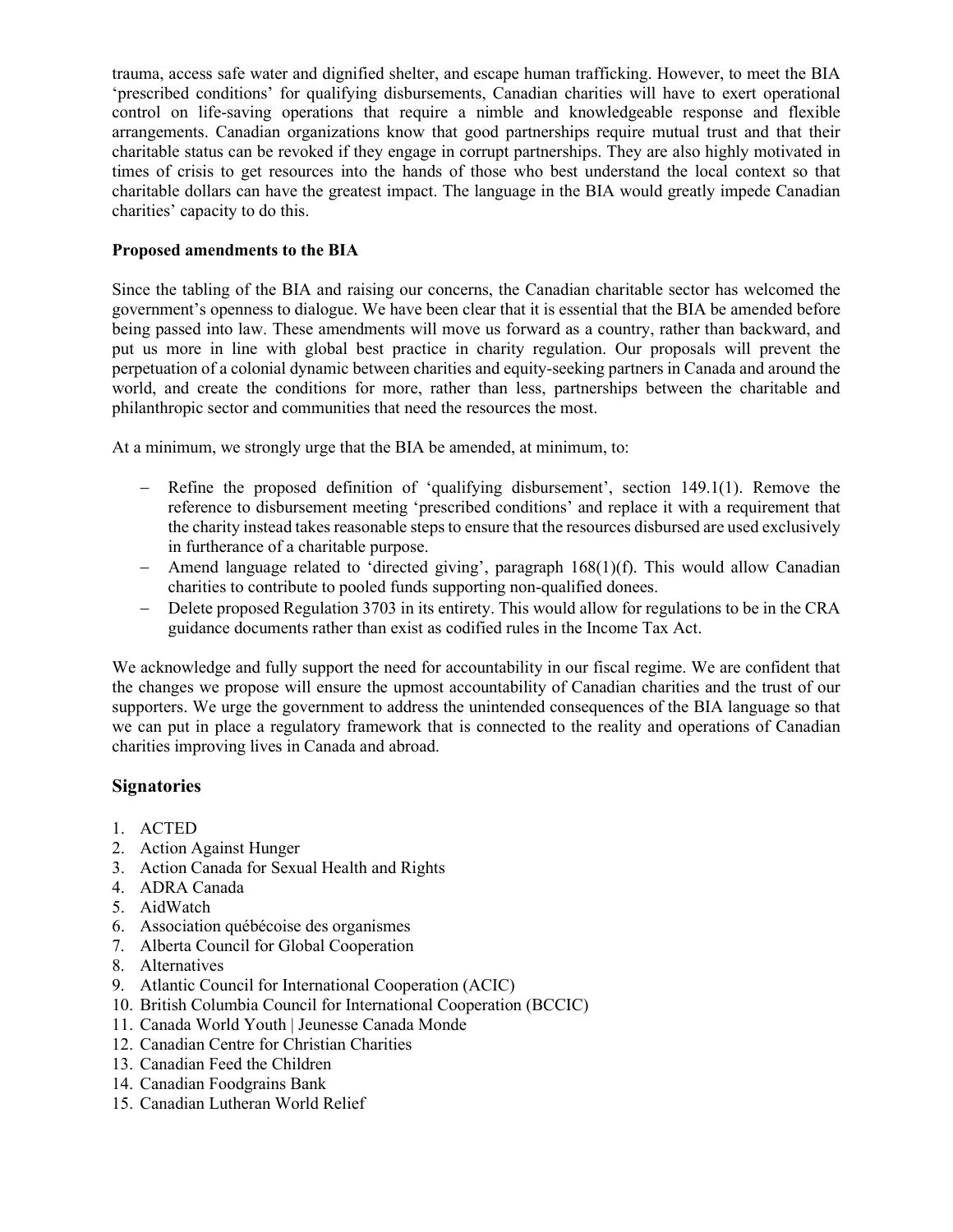- 16. Canadian Partnership for Women and Children's Health Partenariat canadien pour la santé des femmes et des enfants (CanWaCH)
- 17. CARE Canada
- 18. Centre d'étude et de coopération internationale Centre for International Studies and Cooperation (CECI)
- 19. Climate Action Network Canada Réseau action climat Canada
- 20. Coady Institute
- 21. Cooperation Canada | Coopération Canada
- 22. CPA Sans Frontières
- 23. Crossroads International
- 24. Cuso International
- 25. Development and Peace Caritas Canada
- 26. Engineers Without Borders Canada | Ingénieurs Sans Frontières Canada
- 27. Equality Fund
- 28. Equitas International Centre for Human Rights Education
- 29. ERDO
- 30. Farm Radio International | Radios Rurales Internationales
- 31. Food for the Hungry Canada (FH)
- 32. Health Partners International Canada
- 33. Hope and Healing International
- 34. HOPE International Development Agency
- 35. Human Concern International
- 36. InterPares
- 37. Islamic Relief Canada
- 38. Jane Goodall Institute of Canada
- 39. KAIROS Canada
- 40. Kentro Christian Network
- 41. KIDS Initiative Inc.
- 42. Manitoba Council for International Cooperation
- 43. Médecins du Monde Canada
- 44. Mennonite Economic Development Associates
- 45. Mission inclusion
- 46. Northern Council for Global Cooperation
- 47. Nutrition International
- 48. ONE Canada
- 49. Ontario Council for International Cooperation
- 50. Operation Eyesight
- 51. Oxfam Canada
- 52. Oxfam-Québec
- 53. Partners In Health Canada
- 54. PEGASUS Institute
- 55. Penny Appeal Canada
- 56. Plan International Canada
- 57. Results Canada
- 58. Samaritan's Purse
- 59. Saskatchewan Council for International Cooperation
- 60. Save the Children Canada
- 61. SeedChange
- 62. SOCODEVI
- 63. SOS Children's Villages Canada
- 64. Steelworkers Humanity Fund
- 65. SUCO
- 66. Sumar & Associates Ltd.
- 67. The Canadian Partnership for Women and Children's Health (CanWaCH)